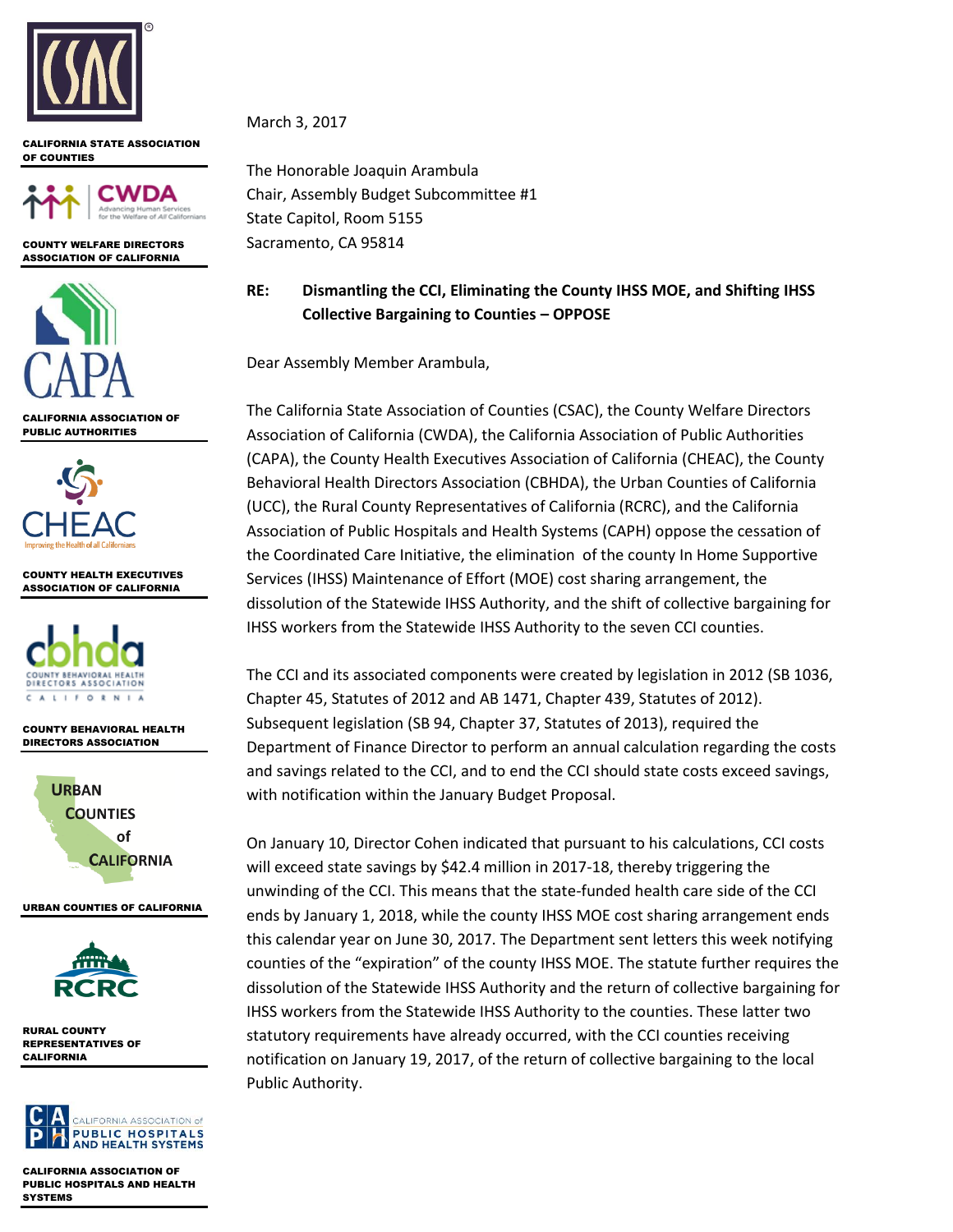All 58 counties currently contribute to the IHSS MOE, and seven counties with CCI pilots – Los Angeles, Orange, Riverside, San Bernardino, San Diego, San Mateo and Santa Clara – had transferred their IHSS collective bargaining responsibilities to the Statewide Authority.

This cascade of events will cause a devastating cost shift to counties – \$623 million in 2017-18 alone – and imperils funding for critical county health, mental health, and public safety programs. While the current statute requires the dismantling of the CCI based upon the calculation made by the Department of Finance, the Legislature and the Governor must act to prevent these serious and farreaching county fiscal consequences.

### **Massive Cost Shift**

According to the state, the demise of the county IHSS MOE will result in more than \$623 million in increased county costs *above* the amount that counties are dedicating to their current MOE obligations in 2017-18. Please note that the Department has not issued any other data related to CCI impacts as of this writing. In the absence of Department data, CWDA currently estimates that these costs rise to \$1.6 billion in 2022-23. This figure also assumes that the elimination of the IHSS MOE requires the reapplication of existing statutory sharing ratios for the nonfederal share of the IHSS program (65 percent state and 35 percent county) and that the current \$12.10 per hour state cap for IHSS wages and benefits remains in place.

Why the huge number for the budget year, and especially in the out years? The estimate above represents five years of cost increases in the IHSS program shifted to counties. The IHSS cost increases since 2012 are based on normal program growth as well as the suite of new costs recently enacted by the state – the minimum wage increase up to \$15 per hour by 2022 and the extension of three paid sick leave days to IHSS workers (SB 3, Chapter No. 4, Statutes of 2016) – as well as recent federal overtime regulations for home care workers. The 2015-16 Budget Act also restored a seven percent across-the-board cut in IHSS hours using temporary Managed Care Organization (MCO) tax revenue, further increasing the costs of the program above 2012 levels.

The state approved these new costs while it had the responsibility for the program under the IHSS MOE cost sharing structure. In fact, the state has budgeted in the current year for the \$0.50 minimum wage increase that took effect on January 1 (more than \$17 million General Fund for six months) and the costs of providing federal overtime pay (\$443.8 million General Fund in the current year). In addition, DOF provided out-year estimates when SB 3 was under consideration in the legislature – which implied the state was prepared to pay the full non-federal share of these costs.

The end of the CCI means that all of these new state-imposed costs, on top of the normal program growth costs, will be shifted to the counties in one lump sum. Our members indicate that they are unable to bear these significant new costs for the IHSS program, even with some 1991 Realignment revenues, and that this cost shift will reverberate across other critical county programs and services.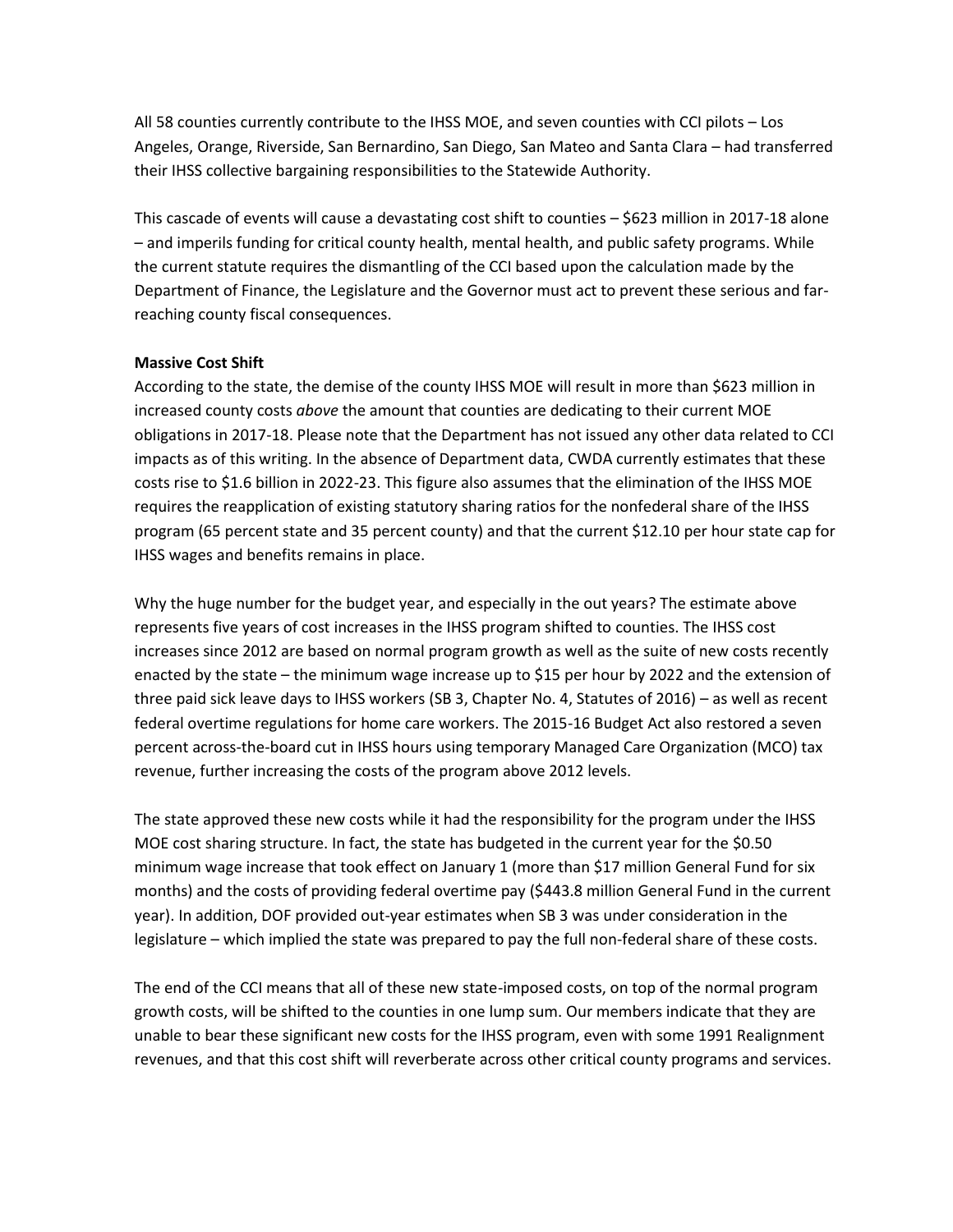### **1991 Realignment Impacts**

Counties use dedicated 1991 Realignment revenues to contribute their current MOE amounts, and previously used these funds for normal IHSS program costs. However, the significant new added costs that shift to counties on July 1 far exceed the revenue mechanics of the 1991 Realignment structure. According to initial analysis by CWDA, the gap between the estimated revenues provided through 1991 Realignment and the amount of these new costs is \$484 million in 2018-19, increasing to a \$1 billion chasm in 2023-24. This estimate assumes the state enjoys steady economic growth and all current policies remain in place. In the event of a recession—even a mild one—or changes to health or human service programs, such as the repeal of the Affordable Care Act, the gap between local needs and revenues would increase tremendously.

Because 1991 Realignment also funds indigent health, mental health services, child welfare programs, and local public health activities – including public hospitals – the impact of this cost shift will negatively affect other critical services. Since IHSS is a state-level entitlement and a caseloaddriven program within 1991 Realignment, any increase in IHSS costs will reduce the future share of growth funding received by the Health and Mental Health Subaccounts. Because of this, the size and scope of the IHSS cost shift back to counties will strangle the funding available for other 1991 Realignment-funded services at the county level.

The magnitude of the cost shift also threatens county General Fund spending, most of which is currently applied to public safety, elections, and other state and local priorities. We are also concerned that while 1991 Realignment revenues during the years in which the MOE was in effect were generally sufficient to cover the county share of costs for the program, these revenues are currently less stable and subject to decline due to slowdowns in parts of the economy, and, as our analysis above indicates, are at the very least insufficient to cover the additional state-imposed IHSS program costs enacted since 2012.

## **Collective Bargaining**

The CCI deal also included a provision to transfer IHSS collective bargaining from counties participating in the CCI to the state and intent language to eventually expand the CCI to all 58 counties while also transferring their collective bargaining responsibilities to the IHSS Statewide Authority.

The CCI calculation as required by statute within the January 10 budget sets in motion the return of collective bargaining from the Statewide Authority to the seven CCI pilot counties. These counties were notified in January of the official transfer of collective bargaining and the resumption of their responsibility to bargain with IHSS workers for wages and benefits. The notification letters state that the counties, through their Public Authorities, are responsible for the terms of the county-bargained contracts at the time they had been transferred to the Statewide Authority, rather than any new contract changes approved by the Statewide Authority in the intervening time; however, both counties and IHSS workers are unclear about the timeline for resuming bargaining.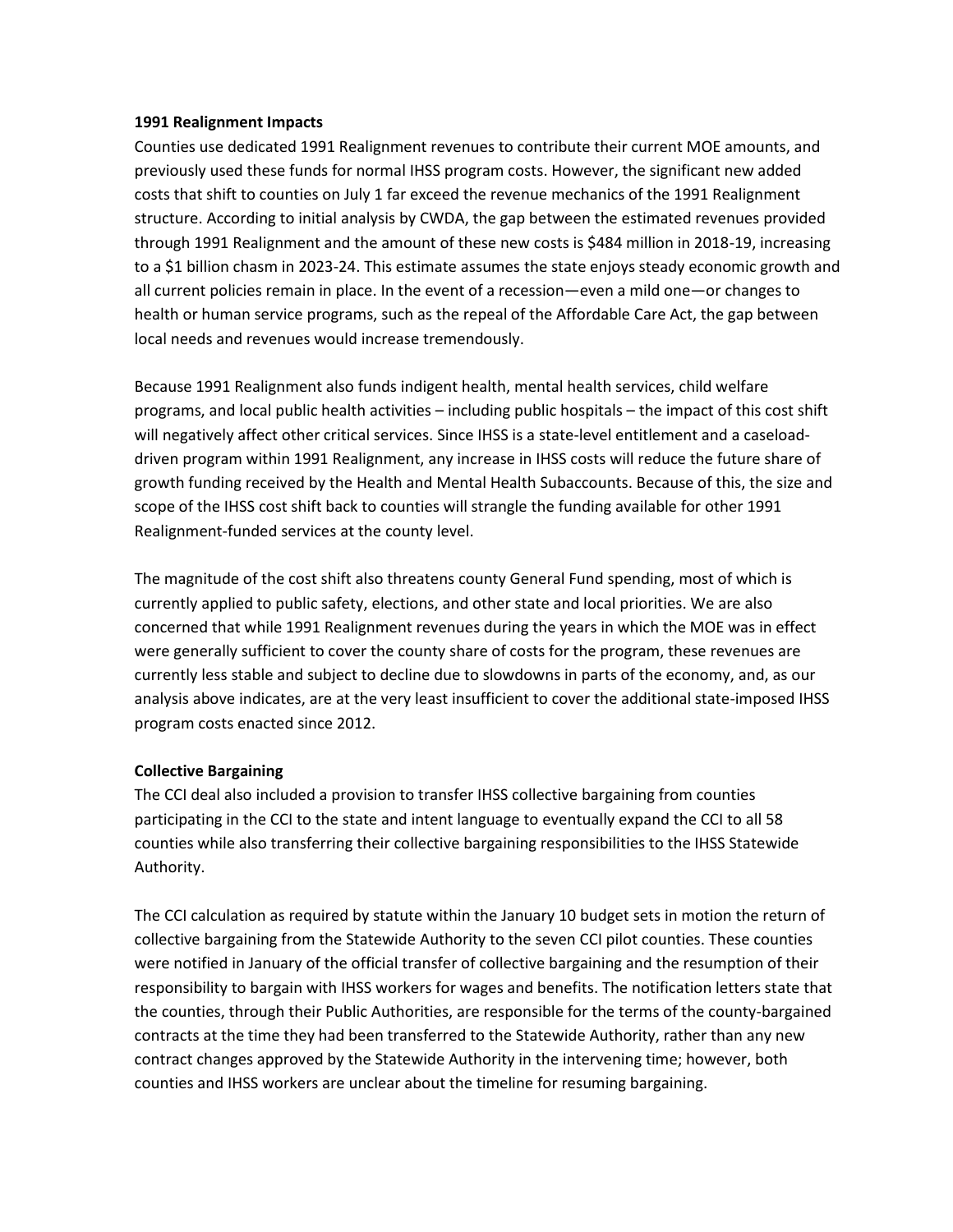Further, the magnitude of the program cost shift and the fiscal uncertainty faced by each county as a result may severely constrain their ability to offer any additional wage or benefit changes to all local government workers, not just IHSS providers. Crucial questions must be resolved before counties can attempt to absorb a \$623 million unanticipated cost shift and move forward for local Public Authorities to re-engage in bargaining new agreements for our IHSS workers.

#### **Coordinated Care**

The Governor's January 10 Budget Proposal preserves components of the Cal MediConnect program. Counties that have implemented CCI do note improvements in care coordination and communication between health providers and IHSS staff. However, Director Cohen's calculation of the cost savings within the CCI also includes the "costs" of the IHSS MOE. We support taking another look at the CCI as a whole, which has only been in effect for 2 years in some CCI counties, making changes where necessary, and giving the entire program more time to achieve the state's savings goals.

Also, on behalf of our members, we have worked hard with health plans, consumers, and labor organizations to urge the continuation of the CCI, and played a key role in supporting last year's Managed Care Organization (MCO) tax to provide additional funding for the CCI. Counties have remained committed to all aspects of the CCI and believe the Governor and the Legislature have a role to play to improve the CCI and avert this devastating cost shift to counties.

#### **Conclusion**

Counties have proudly administered the IHSS program since 1973 and fulfilled their financial obligations since the state/county fiscal relationship for the program was changed in the 1991 realignment. County social workers, Public Authority staff, and IHSS providers are the backbone of this social services program, which has proven to reduce care costs while also allowing seniors and disabled people to remain in their own homes rather than placement in more expensive institutional levels of care. The transfer of state-imposed IHSS program costs to counties will have detrimental impacts on the Californians in need of public health and mental health services that are funded by 1991 Realignment, only a few short years after 1991 Realignment growth had again become available, in addition to other county services.

Our opposition to the cessation of the CCI and the transfer of new state IHSS program costs – minimum wage increases, paid sick leave, overtime costs, and restorations of pre-2012 program cuts – onto counties is based on both the staggering local fiscal impacts and our belief that CCI can be reinvented to more effectively and efficiently help the most vulnerable Californians while achieving cost savings for the state. We ask the Legislature to work with counties and other stakeholders to arrive at a fair solution to IHSS program funding and responsibilities and work to ensure the stability and sustainability of IHSS – and other critical county services – for years to come.

Thank you,

Motton Z. Cate

arestodar